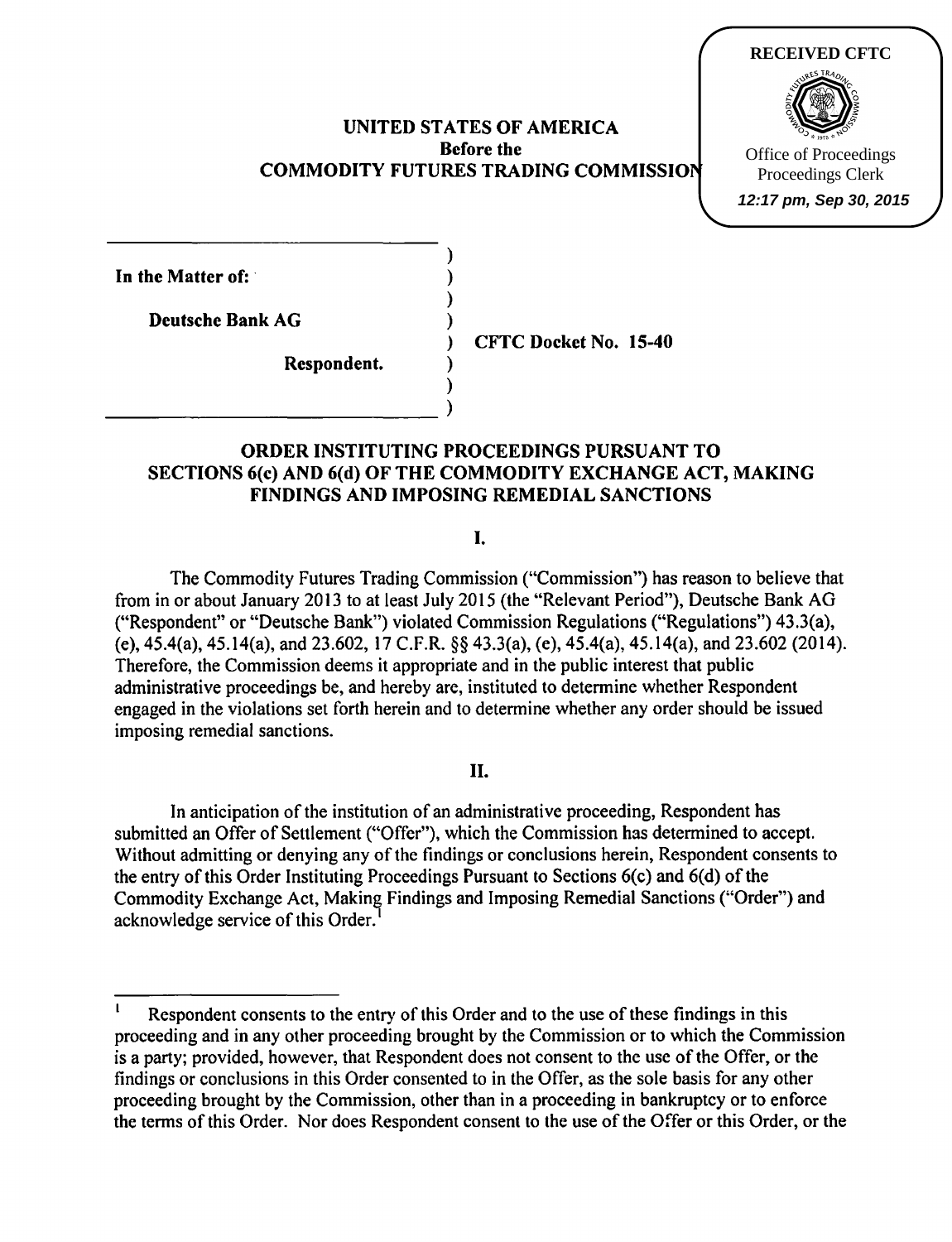The Commission finds the following:

## A. SUMMARY

As a provisionally registered swap dealer, Deutsche Bank is required to comply with certain disclosure, recordkeeping and reporting requirements related to its swap transactions. Specifically, Commission Regulations specify requirements for real-time public reporting, public availability of swap transaction and pricing data, and reporting of creation and continuation data. *See* 17 C.F.R. §§ 43,45 (2014). Regulations 43 and 45 also include requirements for a reporting counterparty to report and correct errors and omissions in its swap reporting, including cancellations, to the registered swap data repository ("SDR") to which the reporting counterparty originally reported the swap.  $Id$ . The reporting requirements are designed to enhance transparency, promote standardization, and reduce systemic risk.

Reporting is at the heart of the Commission's market and financial surveillance programs, which are critical to the Commission's mission to protect market participants and promote market integrity. Accurate swap data is thus essential to effective fulfillment of the regulatory functions of the CFTC, including meaningful surveillance and enforcement programs. Moreover, real-time public dissemination of swap transaction and pricing data supports the fairness and efficiency of markets and increases transparency, which in turn improves price discovery and decreases risk.

During the Relevant Period, Deutsche Bank failed to properly report cancellations of swap transactions in all asset classes, which in the aggregate included between tens of thousands and hundreds of thousands of reporting violations and errors and omissions in its swap reporting. Deutsche Bank also misused cancellation messages for non-cancellation events. Deutsche Bank was aware of the problems relating to the cancellation messages but failed to provide timely notice to the SDR about the problems and failed to timely investigate, address and remediate the problems. Deutsche did not diligently address the problems until it was notified of the Division of Enforcement's investigation.

Because of Deutsche Bank's reporting failures, misinformation was disseminated to the market through the real time public tape and to the CFTC. Deutsche Bank's reporting failures resulted in part due to deficiencies with its swaps supervisory system.

\* \* \*

In accepting Deutsche Bank's Offer, the Commission recognizes Deutsche Bank's significant cooperation during the investigation of this matter by the CFTC Division of Enforcement ("Division"), which included undertaking an internal investigation, self-reporting,

findings or conclusions in this Order consented to in the Offer, by any other party in any other proceeding.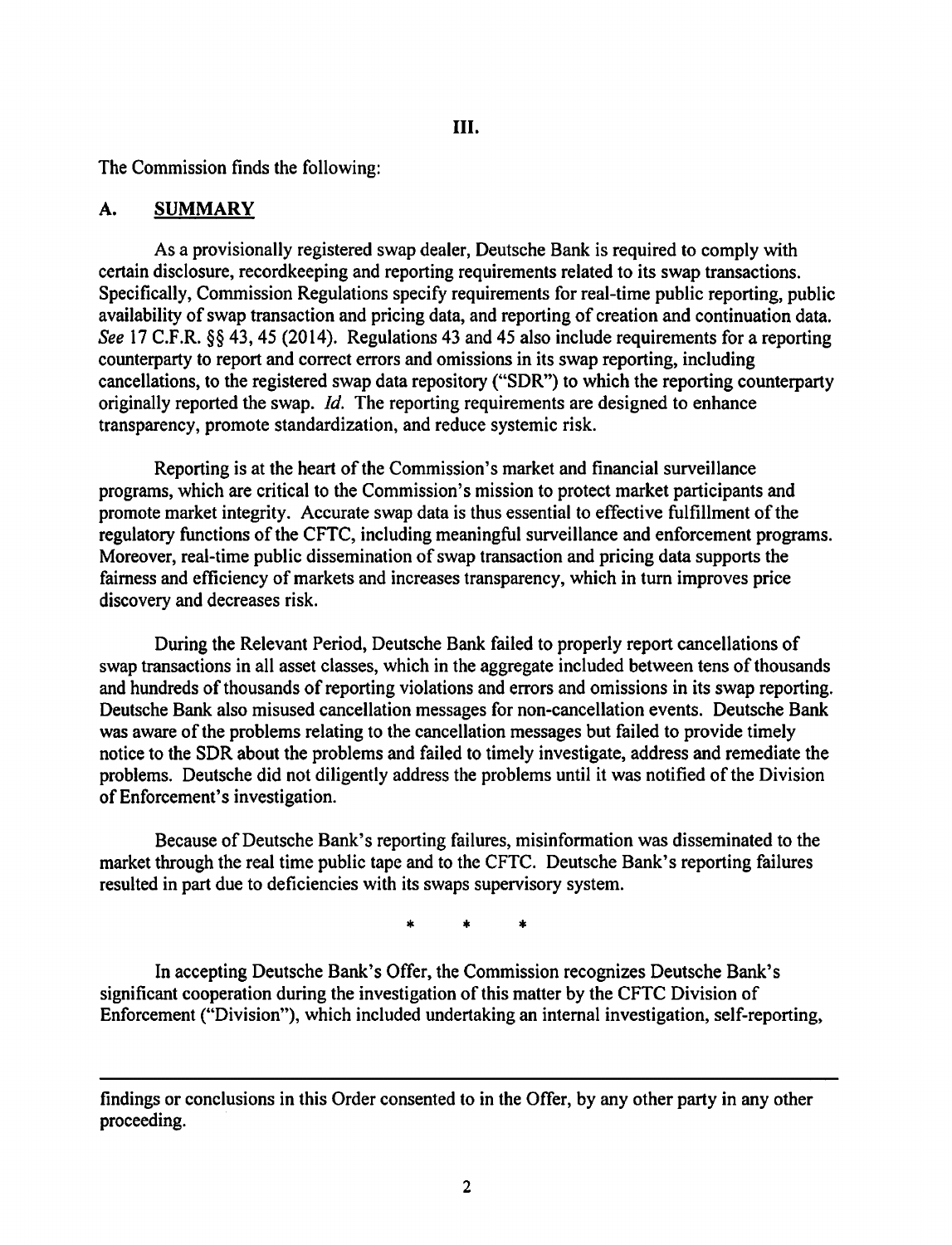taking corrective actions and increasing internal controls to help detect and prevent swaps reporting deficiencies going forward.<sup>2</sup>

## B. RESPONDENT

Deutsche Bank AG is a German global banking and financial services company headquartered in Frankfurt, Germany. Deutsche Bank operates in over 70 countries and has offices in major financial centers including Frankfurt, London, New York City, Tokyo, Singapore, and Hong Kong. On December 31, 2012, Deutsche Bank was provisionally registered as a swap dealer with the Commission.

# C. FACTS

## 1. Applicable Regulatory Requirements for Reporting Parties

To enhance transparency, promote standardization, and reduce systemic risk, Section 727 of the Dodd-Frank Act added to the Commodity Exchange Act a provision that requires all swaps, both cleared and uncleared, be reported to a registered swap data repository and establishes requirements for real-time reporting and public availability of swap transaction data. *See* 7 U.S.C. §2(a)(13)(G) (2012). Pursuant to these requirements, the Commission adopted implementing regulations, including under Parts 43 and 45; the requirements under these regulations were phased-in based upon asset classes. *See Real-Time Public Reporting ofSwap Transaction Data,* 77 Fed.Reg. 1182 (Jan. 9, 2012); *Swap Data Recordkeeping and Reporting Requirements,* 77 Fed.Reg. 2136 (Jan. 13, 2012).

Part 43 establishes requirements for the real-time public reporting and public availability of swap transaction data. *See* 17 C.F.R. §§ 43.2, 43.3 (2014). Under Part 43, reporting parties must report a publicly reportable swap transaction to an SDR as soon as technologically practicable after the swap transaction is executed. *See* 17 C.F.R. § 43.3(a)(1) (2014). A publicly reportable swap transaction is defined in Regulation 43.2 and includes, among other things, "[a]ny termination, assignment, novation, exchange, transfer, amendment, conveyance, or extinguishing of rights or obligations of a swap that changes the pricing of a swap." 17 C.F.R § 43.2 (2014). A cancellation, as an extinguishing of rights or obligations of a swap, would thus be required to be reported for purposes of Part 43 if it changes the price of a previously reported swap.

Part 45 requires reporting parties to, among other things, report swap creation and continuation data to ensure that all data concerning a swap remains current and accurate. 17 C.F.R. §§ 45.3, 45.4 (2014). Reporting parties can comply with the continuation data requirement by "reporting life cycle event data or state data for the swap ..." 17 C.F.R. § 45.4(a) (2014). The Regulations define a life cycle event to include "any event that would

<sup>2</sup> The Commission has long given credit for cooperative conduct by respondents and defendants when determining the appropriate level of sanctions to impose or approve in enforcement actions. See CFTC Policy Statement Relating to the Commission's Authority to Impose Civil Money Penalties, [1994 Transfer Binder] Comm. Fut. L. Rep. (CCH) ¶26,265 (November 1, 1994); *See also* 2004 Enforcement Advisory on Cooperation, *Cooperation Factors in Enforcement Division Sanction Recommendations,* available at

http://www.cftc.gov/ucrnlgroups/public/@cpdisciplinaryhistory/documents/fi1e/enfcooperation-advisory.pdf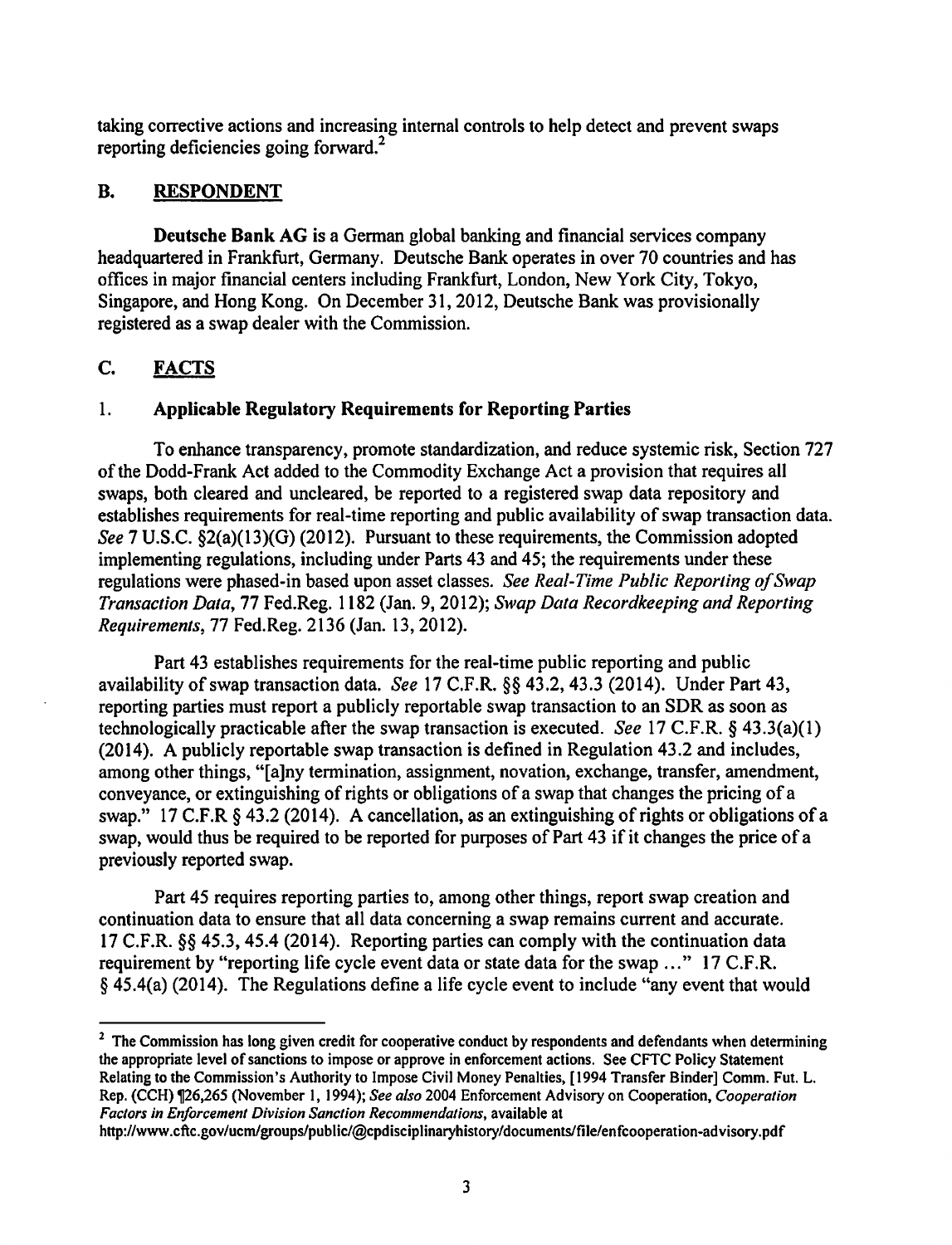result in either a change to a primary economic term of a swap or to any primary economic terms data previously reported to a swap data repository in connection with a swap[,)" including among other things, a "partial or full termination of the swap," a "change to the end date for the swap," and "a change in the cash flows or rates originally reported." 17 C.F.R. § 45.1 (2014). Thus swap cancellations must be reported in accordance with Regulation 45.4 as continuation data.

The Regulations also require reporting parties to correct any errors or omissions in their swap reporting. Under Part 43, the reporting counterparty must report all errors and omissions in swap transaction and pricing data that were publicly disseminated promptly after discovery of the error or omission along with the correct data. 17 C.F.R. *§* 43.3(e)(1) (2014). Under Part 45, the reporting counterparty must report a correction of errors or omissions as soon as technologically practicable after discovery of the error. 17 C.F.R. *§* 45.14(a) (2014).

Because of the importance of the swap reporting requirements, the Commission further requires swap dealers to:

Establish and maintain a system to supervise, and shall diligently supervise all activities relating to its business performed by its partners, members, officers, employees, and agents (or persons occupying a similar function). Such system shall be reasonably designed to achieve compliance with the requirements of the Commodity Exchange Act and Commission regulations.

#### 17 C.F.R. *§* 23.602 (2014).

#### 2. Failure to Properly Report Cancellations

Throughout the Relevant Period, Deutsche Bank failed to properly report cancellations of its swap transactions. The scope and nature of the problems differed by asset class, but in the aggregate included between tens of thousands and hundreds of thousands of reporting violations and errors and omissions in its reporting. For example, from December 31, 2012 ("go live") until December 2014, Deutsche Bank had thousands of reportable swap cancellations in the rates and credit asset classes, yet it failed to send any cancellation messages in the interest rates asset class for Part 45 and it failed to send any cancellation messages for Part 43 in the credit asset class.

Deutsche Bank further had problems with cancellation messages that were in fact sent to its SDR. When Deutsche Bank sends cancellation messages to its SDR it receives an acknowledgement if the SDR ingests the message and a non-acknowledgement ("NACK") if the SDR does not successfully receive the message. During the Relevant Period, Deutsche Bank sent over 38,000 cancellation messages to its SDR related to swap transactions that had been previously reported, but Deutsche Bank received NACKs from the SDR in response to those messages. Deutsche Bank also sent over 215,000 cancellation messages for which it receive no response from its SDR. Deutsche Bank failed to timely investigate and address the problems behind the tens of thousands of NACKs and hundreds of thousands of messages with no response until at the earliest April2014.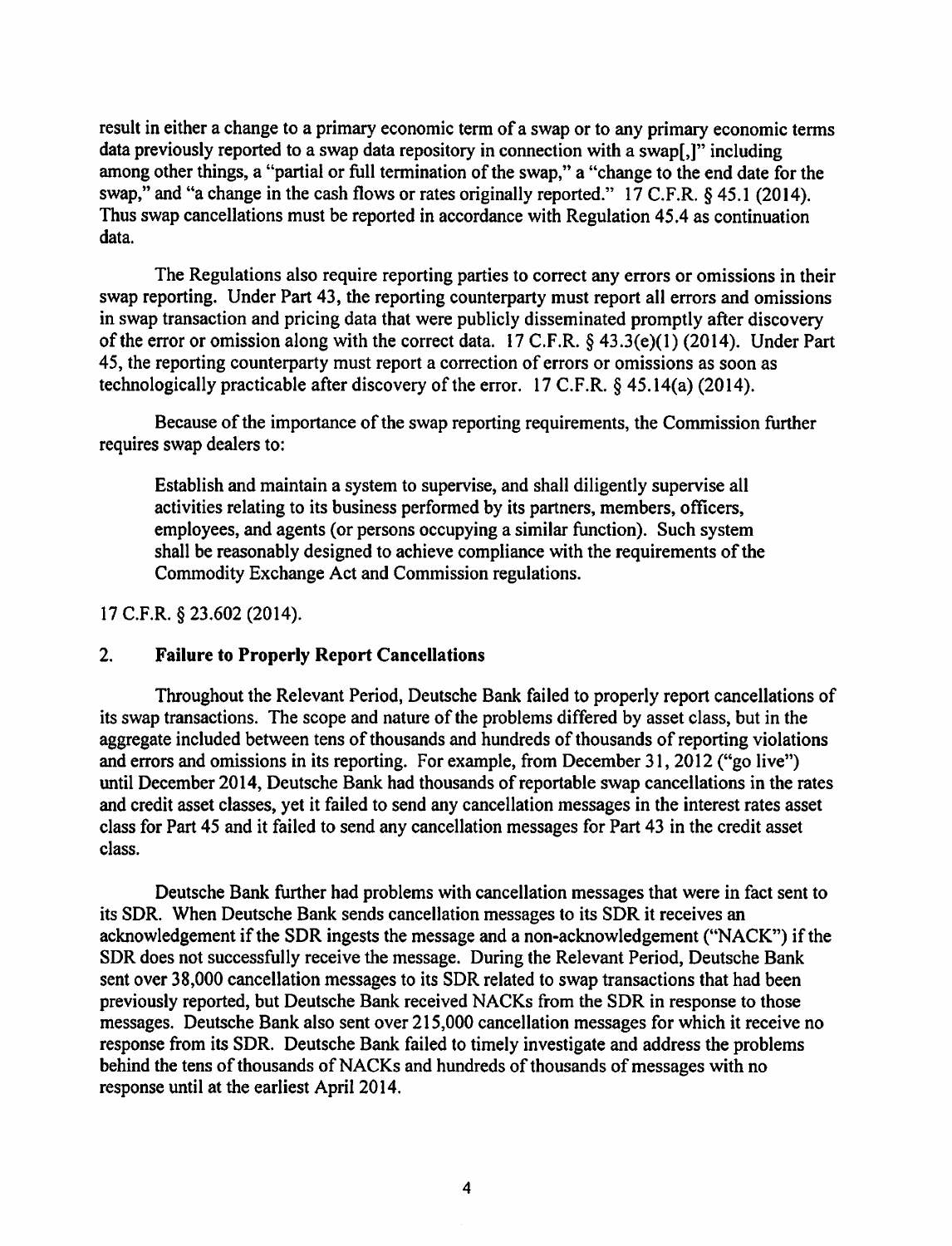Further, Deutsche Bank had technology related issues, including problems determining whether a swap cancellation was Dodd-Frank eligible and/or reportable, which impacted over 70,000 transactions.

Significantly, Deutsche Bank was aware of problems with its reporting of cancellations from go live and acknowledged its failure to report cancellations in the rates asset class as required in response to a special call with the Commission's Division of Market Oversight in the fall of 2013, yet Deutsche Bank did not diligently prioritize resolution of those issues or work with its SDR to address the issues in earnest until Deutsche Bank was notified of the Division of Enforcement's investigation in June 2014. Because of Deutsche Bank's reporting failures, misinformation was disseminated to the market through the real time public tape and to the CFTC.

### 3. Improper Use of Cancellation Messages

Deutsche Bank improperly used cancellation messages for non-cancellation events during the Relevant Period. For example, Deutsche Bank sent cancellation messages for purposes of reporting block trades in the FX asset class and novations in the commodities asset class. Misuse of cancellation messages provides incorrect information to the market and the Commission by making it look like more trades were executed than actually occurred.

## 4. Failure to Correct Errors and Omissions in Reporting

Despite knowledge of problems throughout the Relevant Period, Deutsche Bank failed to timely notify its SDR of its problems reporting cancellations and its misuse of cancellation messages. While Deutsche Bank discussed with its SDR one issue related to the credit asset class in the first quarter of 2013, the problem was not resolved at that time and Deutsche Bank had no further discussions with its SDR focused on cancellations in any asset class until approximately September 2014.

During the Relevant Period, Deutsche Bank did not submit corrected data to its SDR to reflect that certain transactions that were reported and publicly disseminated should be reflected as cancelled. Deutsche Bank began discussing how to undertake this effort with its SDR for the first time in March of 2015.

As of March 2015, Deutsche Bank has updated its reporting for Part 45 for the rates, commodities and equities asset classes such that the information now accurately reflects trades that were cancelled in each of those asset classes.

Finally, during the Relevant Period, Deutsche Bank did not modify the cancellation messages sent for non-cancellation events.

## 5. Failure to Diligently Supervise Swaps Activities

Deutsche Bank's reporting failures resulted in part due to deficiencies with its swaps supervisory system. Deutsche Bank did not have an adequate system to supervise all activities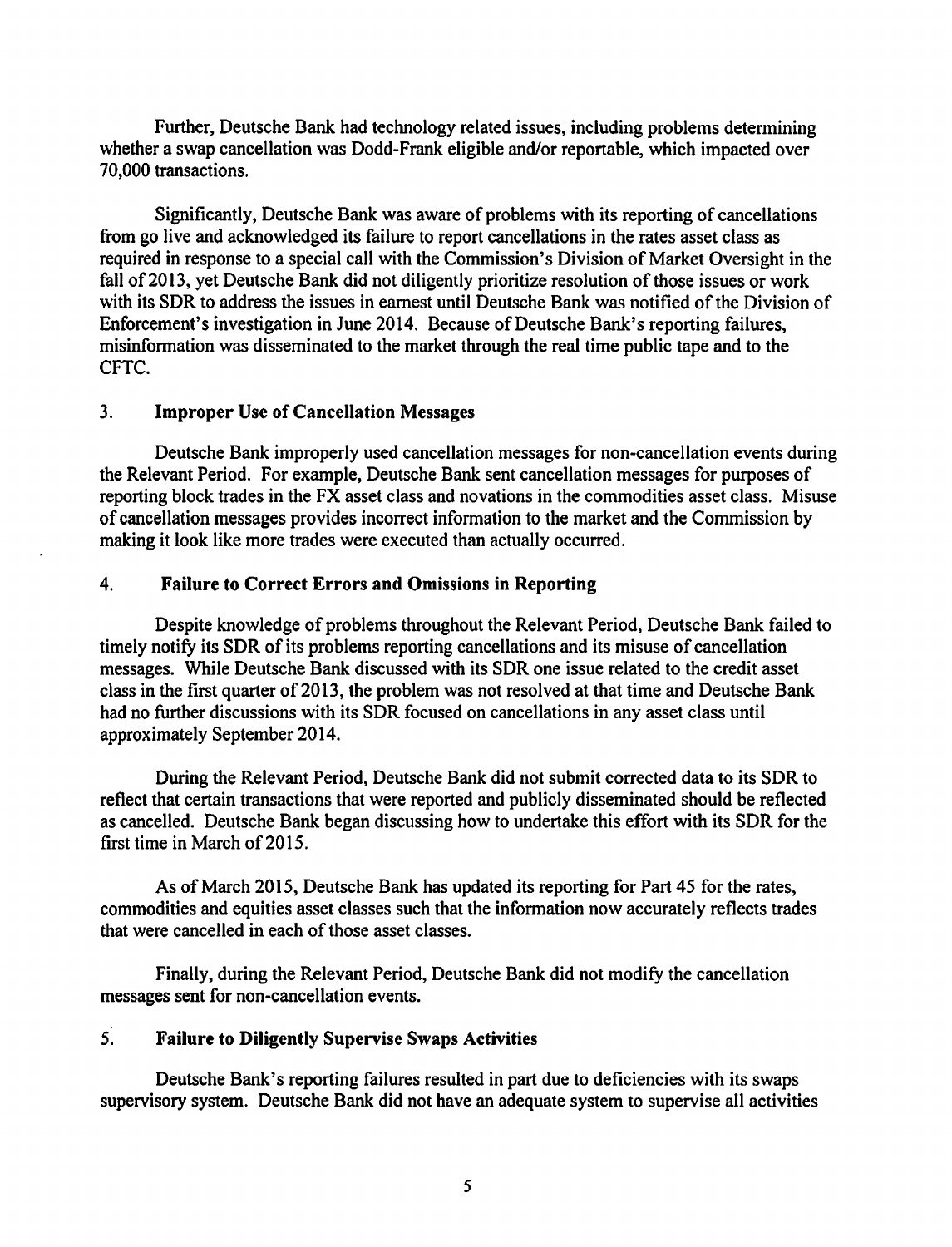related to compliance with the swaps reporting requirements until at least some time between April and July of 2014 – well after its reporting obligations went into effect in December 2012.

Deutsche Bank retained a consulting company to advise the company concerning its swaps reporting program and to help prepare business requirements to improve their processes. As part of that process, Deutsche Bank restructured the roles and responsibilities of the regulatory operations group by approximately July of 2014. In addition to the organizational changes, Deutsche Bank developed and implemented reports to help improve oversight of accuracy and effectiveness of its reporting, including reports to track and provide ownership for NACKs, enhancing the functionality of certain reports that identified exceptions warranting action, distributing a management information email on a regular basis that provided transparency on Deutsche Bank's success rate vis a vis its reporting to the SDR.

#### IV.

#### LEGAL DISCUSSION

Deutsche Bank violated Regulations 43.3(a) and 45.4(a) when it failed to properly report cancellations of its swap transactions across all asset classes during the Relevant Period. Deutsche Bank further violated Regulations 43.3(e) and 45.14(a) when it failed to correct the errors and omissions in its swap reporting, including its over-reporting and misuse of cancellation messages, during the Relevant Period. Deutsche Bank's swap reporting violations stemmed in part from deficiencies with its swaps supervisory system in violation of Regulation 23.602. As described more fully in the Regulatory Requirements for Reporting Parties section above, these Regulations require reporting parties to timely and accurately report cancellation messages that constitute publicly reportable swap transactions (Part 43) or continuation data (Part 45) and to correct any errors in swap reporting to ensure that the information disseminated to the market and the Commission remains current and accurate. The supervisory requirement in Regulation 23.602 underscores the importance of compliance with the swap reporting obligations.

The accuracy and completeness of swap reporting are critical to the Commission's mission to protect market participants and to ensure market integrity. *See, e.g., In re ICE Futures U.S., CFTC No. 15-17 (CFTC Mar. 16, 2015) (consent order); In re Deutsche Bank Securities Inc.,* CFTC No. 15-11 (CFTC Dec. 22, 2014) (consent order); *In re JP Morgan Securities LLC,* CFTC No. 14-19 (July 29, 2014) (consent order). Market participants rely upon the public availability of swaps data for price discovery purposes. The Commission, in turn, requires complete and accurate reporting data to engage in meaningful oversight of the swaps market

The foregoing acts, omissions, and failures of Deutsche Bank's employees occurred within the scope of their employment, office, or agency with Deutsche Bank; therefore, pursuant to Section 2(a)(1)(B) of the Act, 7 U.S.C. § 2(a)(1)(B) (2012), and Regulation 1.2, 17 C.F.R. § 1.2 (20 14), Deutsche Bank is liable for those acts, omissions, and failures in violation of Regulations 43.3(a), (e), 45.4(a), 45.14(a), and 23.602, 17 C.F.R. §§ 43.3(a), (e), 45.4(a), 45.14(a), and 23.602 (2014).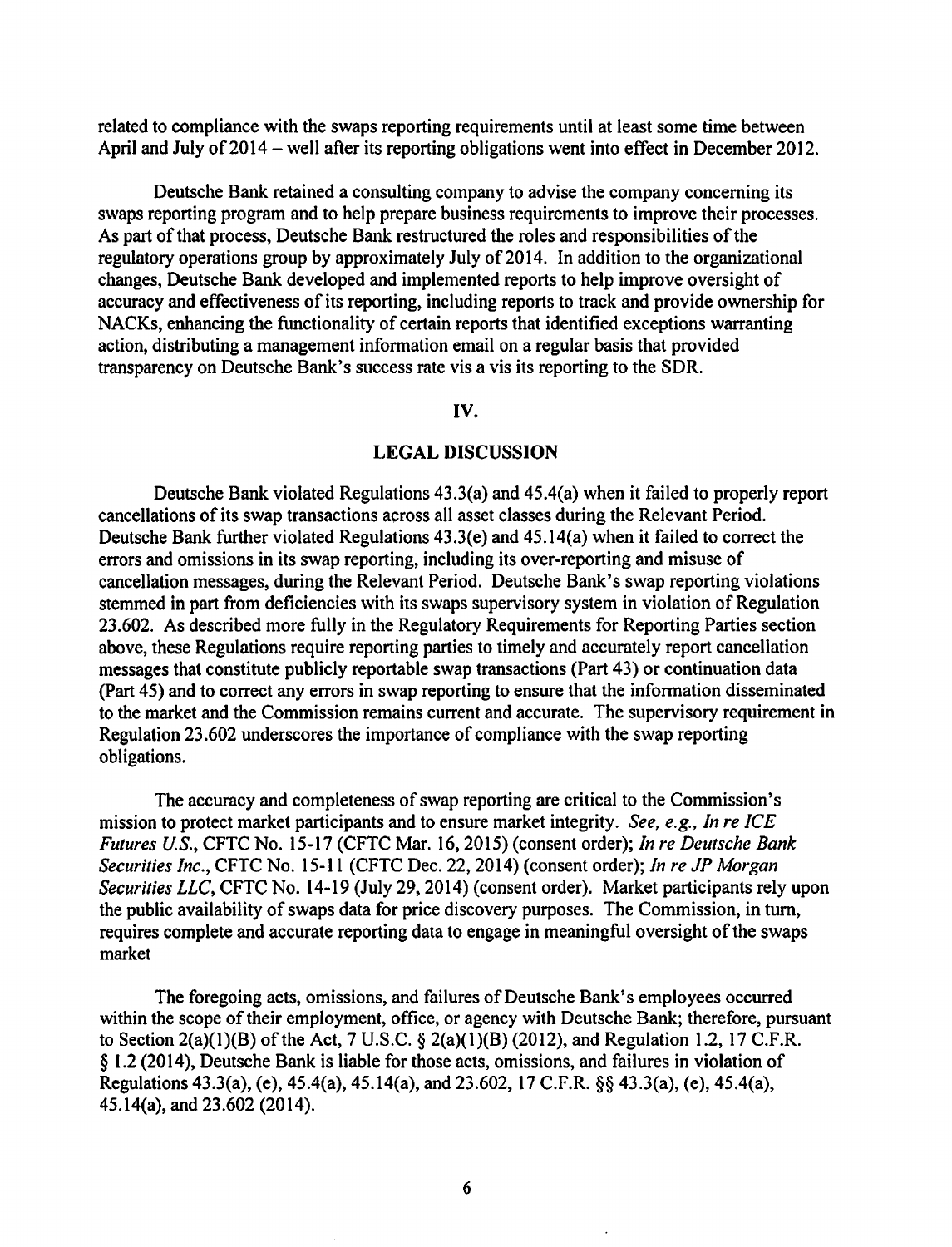#### FINDINGS OF VIOLATION

Based on the foregoing, the Commission finds that, during the Relevant Period, Deutsche Bank AG violated Regulations 43.3(a), (e), 45.4(a), 45.14(a) and 23.602, 17 C.F.R. §§ 43.3(a), (e), 45.4(a), 45.14(a) and 23.602 (2014).

#### VI.

### OFFER OF SETTLEMENT

Respondent has submitted the Offer in which it, without admitting or denying the findings and conclusions herein:

- A. Acknowledges receipt of service of this Order;
- B. Admits the jurisdiction of the Commission with respect to all matters set forth in this Order and for any action or proceeding brought or authorized by the Commission based on violation of or enforcement of this Order;
- C. Waives:
	- 1. The filing and service of a complaint and notice of hearing;
	- 2. A hearing;
	- 3. All post-hearing procedures;
	- 4. Judicial review by any court:
	- 5. Any and all objections to the participation by any member of the Commission's staff in the Commission's consideration of the Offer;
	- 6. Any and all claims that it may possess under the Equal Access to Justice Act, *5* U.S.C. § 504 (2012) and 28 U.S.C. § 2412 (2012), and/or the rules promulgated by the Commission in conformity therewith, Part 148 of the Commission's Regulations, 17 C.F.R. §§ 148.1-30 (2014), relating to, or arising from, this proceeding;
	- 7. Any and all claims that it may possess under the Small Business Regulatory Enforcement Fairness Act of 1996, Pub. L. No. 104-121, §§ 201-253, 110 Stat. 847,857-868 (1996), as amended by Pub. L. No. 110-28, § 8302, 121 Stat. 112, 204-205 (2007), relating to, or arising from, this proceeding; and
	- 8. Any claims of Double Jeopardy based on the institution of this proceeding or the entry in this proceeding of any order imposing a civil monetary penalty or any other relief.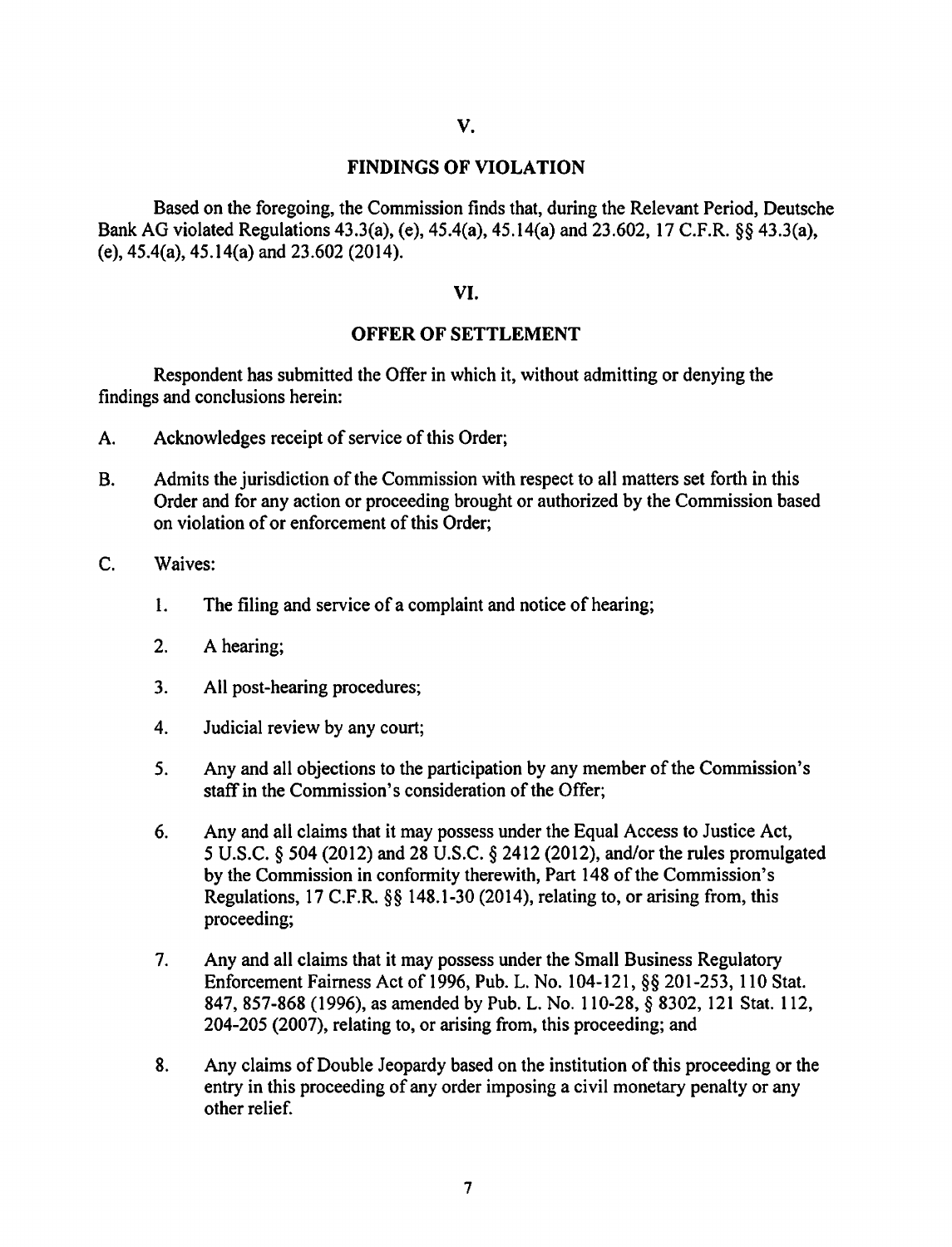- D. Stipulates that the record basis on which this Order is entered shall consist solely of the findings contained in this Order to which Respondent has consented in the Offer;
- E. Consents, solely on the basis of the Offer, to the Commission's entry of this Order that:
	- I. Makes findings by the Commission that Respondent violated Regulations 43.3(a), (e), 45.4(a), 45.14(a) and 23.602, 17 C.F.R. §§ 43.3(a), (e), 45.4(a), 45.14(a) and 23.602 (2014);
	- 2. Orders Respondent to cease and desist from violating Regulations 43.3(a), (e), 45.4(a), 45.14(a) and 23.602, 17 C.F.R. §§ 43.3(a), (e), 45.4(a), 45.14(a) and 23.602 (2014);
	- 3. Orders Respondent to pay a civil monetary penalty in the amount of two million and five-hundred thousand dollars (\$2,500,000), plus post-judgment interest; and
	- 4. Orders Respondent and their successors and assigns to comply with the conditions and undertakings consented to in the Offer and as set forth in Part VII of this Order.

Upon consideration, the Commission has determined to accept the Offer.

### VII.

## ORDER

## Accordingly, IT IS HEREBY ORDERED THAT:

- A. Respondent shall cease and desist from violating Regulations 43.3(a), (e), 45.4(a), 45.14(a) and 23.602, 17 C.F.R. §§ 43.3(a), (e), 45.4(a), 45.14(a) and 23.602 (2014);
- B. Respondent pay a civil monetary penalty in the amount of two million and five-hundred thousand dollars  $(\$2,500,000)$ , within ten  $(10)$  days of the date of entry of this Order (the "CMP Obligation"). If the CMP Obligation is not paid in full within ten (10) days of the date of entry of this Order, then post-judgment interest shall accrue on the CMP Obligation beginning on the date of entry of this Order and shall be determined by using the Treasury Bill rate prevailing on the date of entry of this Order pursuant to 28 U.S.C. § 1961 (2012).

Respondent shall pay the CMP Obligation by electronic funds transfer, U.S. postal money order, certified check, bank cashier's check, or bank money order. If payment is to be made other than by electronic funds transfer, then the payment shall be made payable to the Commodity Futures Trading Commission and sent to the address below:

> Commodity Futures Trading Commission Division of Enforcement ATTN: Accounts Receivables DOT/FAA/MMAC/AMZ-341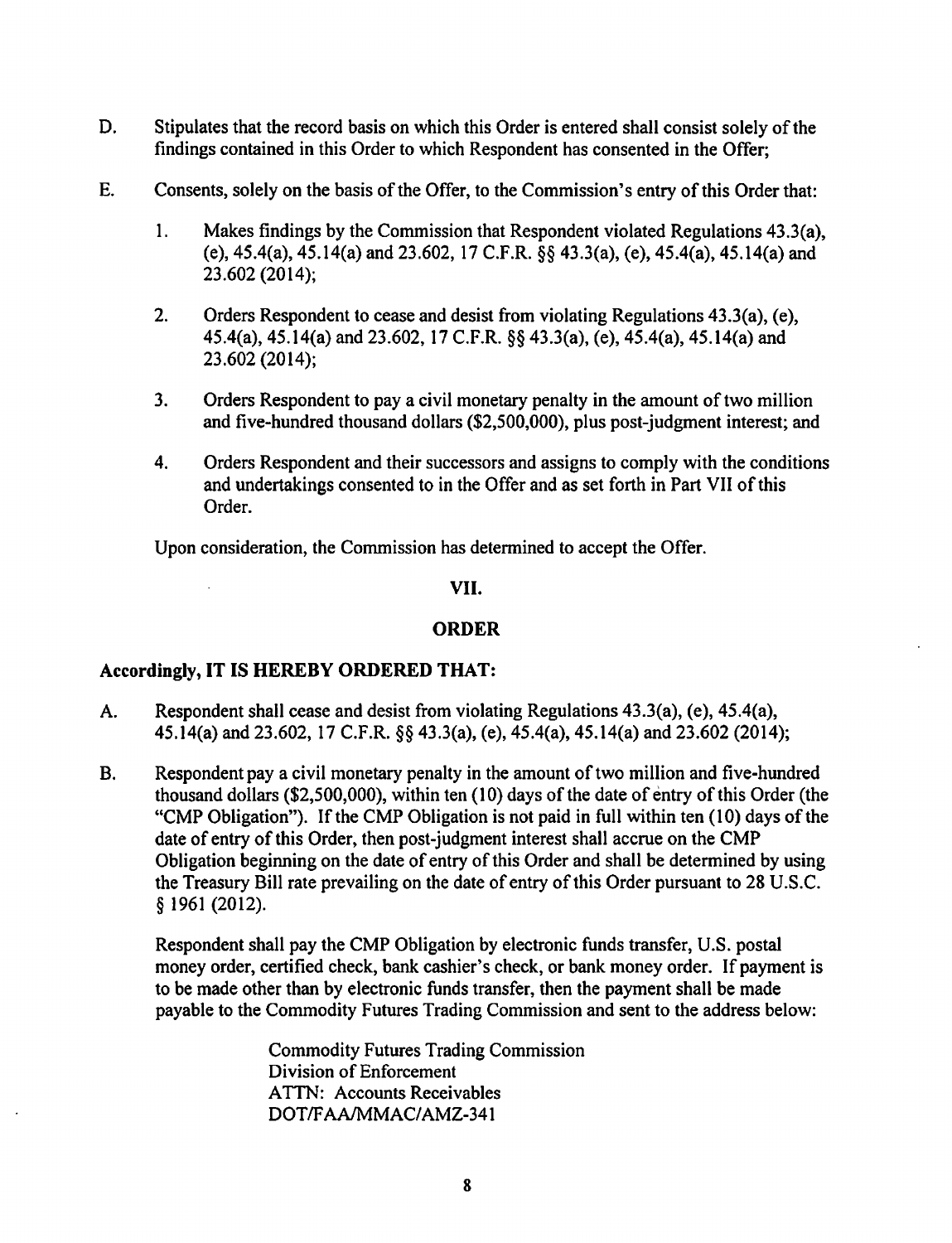CFTC/CPSC/SEC 6500 S. MacArthur Blvd. Oklahoma City, OK 73169 (405) 954-7262 office (405) 954-1620 fax nikki.gibson@faa.gov

If payment is to be made by electronic funds transfer, Respondent shall contact Nikki Gibson or her successor at the above address to receive payment instructions and shall fully comply with those instructions. Respondent(s) shall accompany payment of the CMP Obligation with a cover letter that identifies the paying Respondent and the name and docket number of this proceeding. The paying Respondent shall simultaneously transmit copies of the cover letter and the form of payment to the Chief Financial Officer, Commodity Futures Trading Commission, Three Lafayette Centre, 1155 21st Street, NW, Washington, D.C. 20581.

- C. Respondent and its successors and assigns shall comply with the following conditions and undertakings set forth in the Offer:
	- 1. Remediation:
		- a. Respondent will implement and improve its internal controls and procedures in a manner reasonably designed to ensure the accuracy and integrity of its swaps reporting, including measures to identify and rectify deficiencies related to swaps cancellations. Specifically, Deutsche Bank undertakes to:
			- Complete the process of revising Deutsche Bank's reporting systems to properly submit cancellation messages to its SDR in compliance with Section 2 of the Act and Regulations  $43.3(a)$  and  $45.4$ .
			- Implement improved completeness and quality assurance controls in connection with Deutsche Bank's reporting obligations under Section 2 of the Act and Regulations  $43.3(e)(1)$  and  $45.14(a)$ .
			- Develop and implement processes and procedures to investigate and address notification messages received from its SDR (including NACK messages), and to investigate and address instances where Deutsche Bank does not receive any response from its SDR after sending a cancellation message.
			- Correction of current known issues with respect to Deutsche Bank's automated reporting of cancellations, block/allocation events, and SEF executed and cleared trades, in order to avoid related under or over reporting of transactions.
			- Correct the record with its SDR in compliance with Regulation  $45.14(a)$ .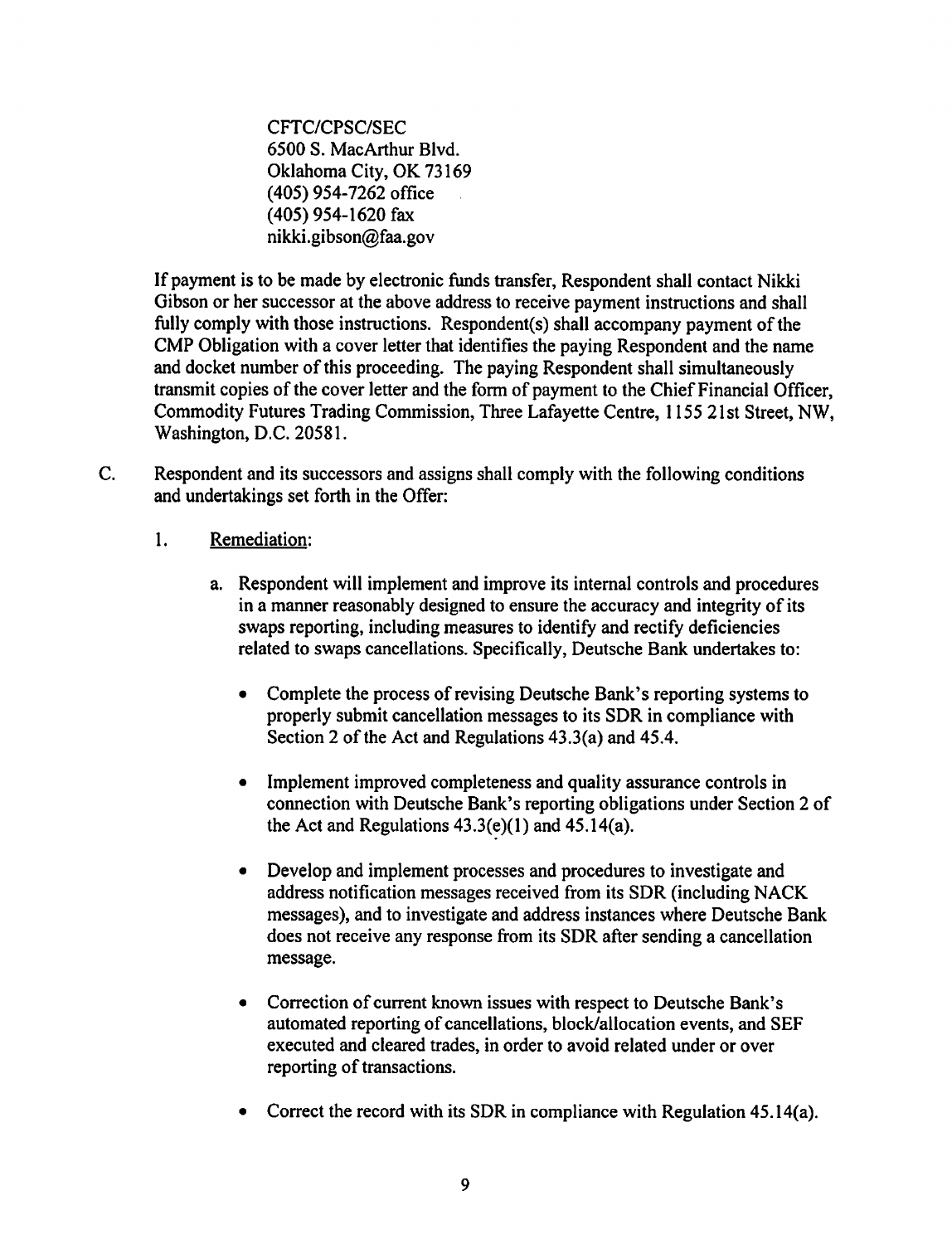- Implement policies, procedures and training programs reasonably . designed to ensure that cancellation messages are not improperly used to report non-cancellation life cycle events.
- Implementation of improved supervisory practices related to Part 43 and Part 45 reporting activities, including by having Deutsche Bank's Swaps Reporting Executive and Dodd Frank Title VII Steering Committees monitor and oversee remediation efforts.
- 2. Compliance with Undertakings: Every six (6) months, starting from the entry of this Order, Deutsche Bank shall make interim reports to the Commission, through the Division, explaining its progress towards compliance with the Undertakings set forth herein. Within 18 months from entry of this Order, Deutsche Bank shall submit a report to the Commission, through the Division, explaining how it has complied with the Undertakings set forth herein. The report shall attach copies of and describe the internal controls, policies and procedures that have been designed and implemented to satisfy the Undertakings, along with a report on the status of the remediation efforts, completeness and quality assurance controls, and correction of the record with DTCC. The report shall contain a certification from a representative of Deutsche Bank's Executive Management that Deutsche Bank has complied with the Undertakings set forth above, and that it has established policies, procedures, and controls to satisfy the Undertakings set forth in the Order.
- 3. Public Statements: Respondent agrees that neither it nor any of its successors or assigns, agents or employees under its authority or control shall take any action or make any public statement denying, directly or indirectly, any findings or conclusions in this Order or creating, or tending to create, the impression that this Order is without a factual basis; provided, however, that nothing in this provision shall affect Respondent's: (i) testimonial obligations; or (ii) right to take legal positions in other proceedings to which the Commission is not a party. Respondent and its successors and assigns shall undertake all steps necessary to ensure that all of its agents and/or employees under its authority or control understand and comply with this agreement.
- 4. Partial Satisfaction: Respondent understands and agrees that any acceptance by the Commission of any partial payment of Respondent's CMP Obligation shall not be deemed a waiver of its obligation to make further payments pursuant to this Order, or a waiver of the Commission's right to seek to compel payment of any remaining balance.

### The provisions of this Order shall be effective as of this date.